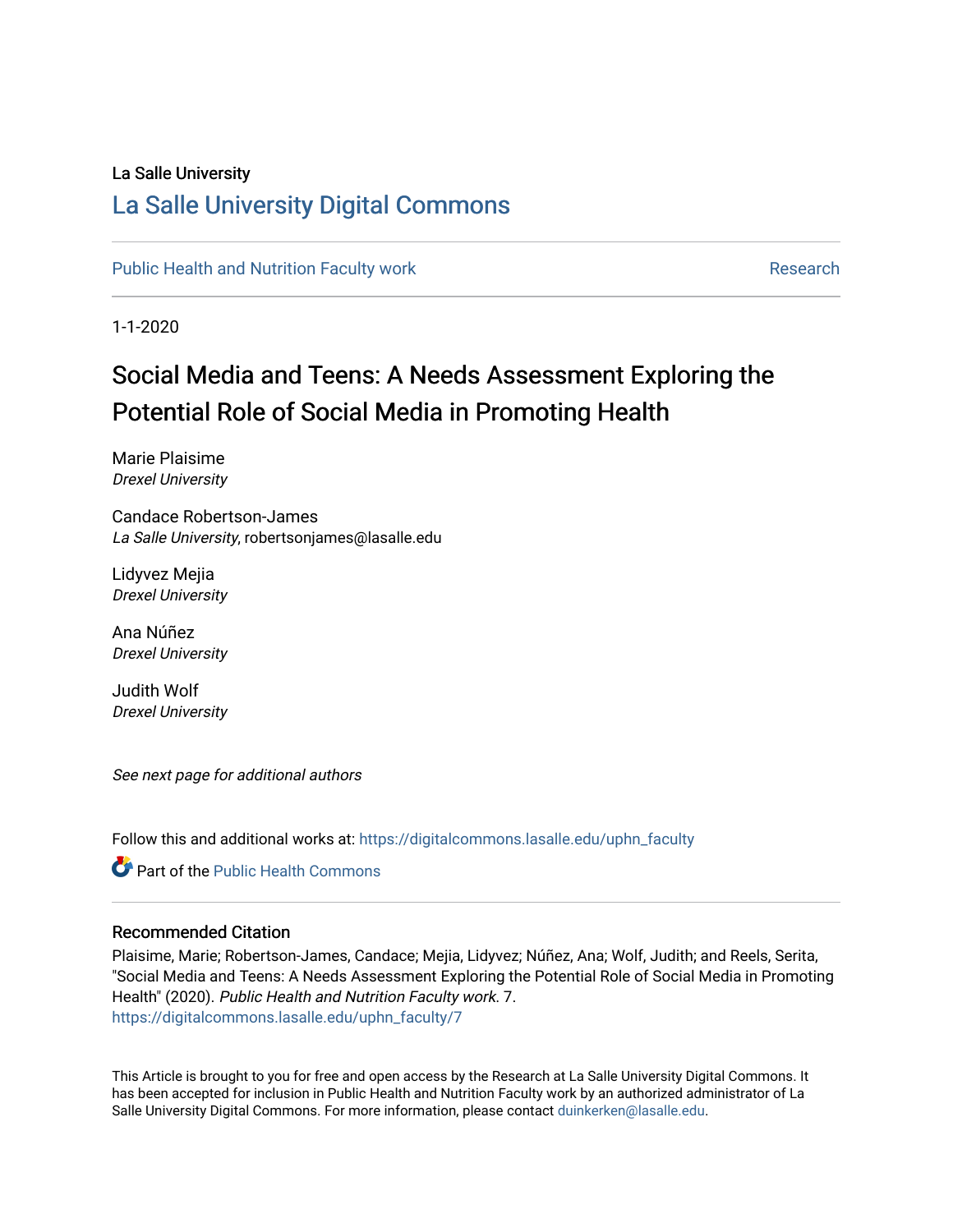## Authors

Marie Plaisime, Candace Robertson-James, Lidyvez Mejia, Ana Núñez, Judith Wolf, and Serita Reels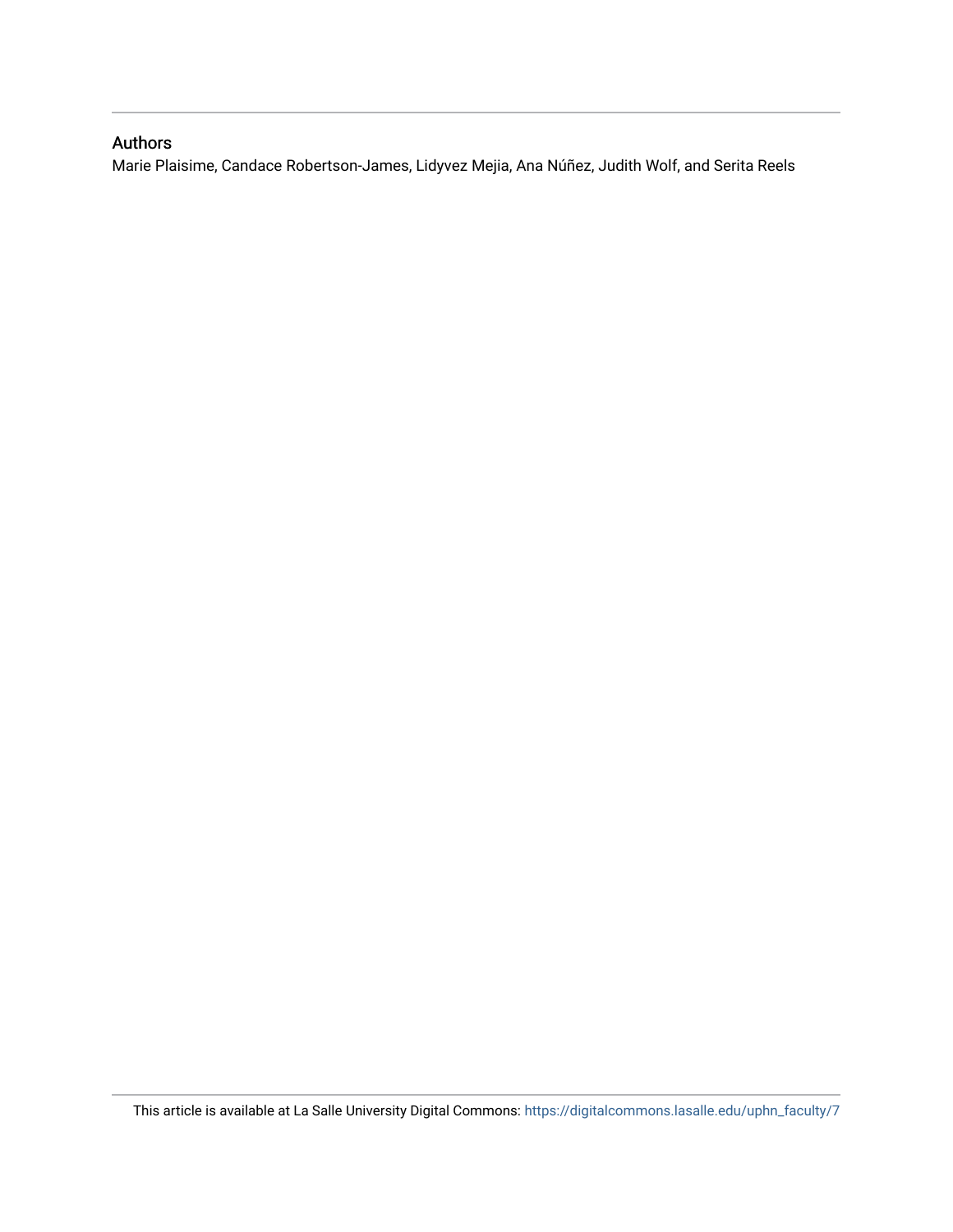*Original Article*



DOI: 10.1177/2056305119886025 Social Media + Society January-March 2020: 1–11 © The Author(s) 2020 Article reuse guidelines: [sagepub.com/journals-permissions](https://uk.sagepub.com/en-gb/journals-permissions) [journals.sagepub.com/home/sms](https://journals.sagepub.com/home/sms)



## **Social Media and Teens: A Needs Assessment Exploring the Potential Role of Social Media in Promoting Health**

**Marie Plaisime<sup>1,2</sup> D, Candace Robertson-James<sup>1,3</sup>,**  $\mathsf{L}$ idyvez Mejia $^{\mathsf{I}},$  Ana Núñez $^{\mathsf{I}},$  Judith Wolf $^{\mathsf{I}},$  and Serita Reels $^{\mathsf{I}}$ 

## **Abstract**

**Aims:** Social media use is widespread in teens. But, few studies have developed recommendations on how social media can be used to promote teen health. The Philadelphia Ujima™ Coalition funded by the Office on Women's Health conducted a needs assessment to explore social media as a health communication tool. This study aimed to identify (1) social media utilization practices, (2) strategies to effectively engage teens on social media, and (3) recommendations for teen health promotion on social media.

**Methods:** A cross-sectional mixed methods study design was used, in which a survey was administered to 152 youth (ages: 13–18years). In addition, four focus groups were conducted with 26 teens to elaborate on the quantitative findings.

**Results:** We found that while 94.6% of teens use social media, only 3.5% reported using it to seek health-related information. However, when asked about specific topics (i.e., fitness, sexual health, nutrition), 66.7% to 91.7% reported health information seeking. Although, many teens were not able to identify reliable sources of information. Teens felt health messages should be attractive and tailored.

**Conclusion:** Social media holds promise as an effective health communication tool; however, information must be reliable and composed of attractive messages tailored to meet teens' diverse needs. The findings from this study are indicative of the critical need to further explore how social media platforms enhance usage in health promotion.

#### **Keywords**

qualitative research, social media, social networking sites, teens, youth health promotion

## **Introduction**

Participative Internet use, which most individuals recognize as "social media," has revolutionized and transformed patterns of communication, especially in teens (Chou, Hunt, Beckjord, Moser, & Hesse, 2009). Particularly among young adolescents, social media use has dramatically risen, with research suggesting a 1000% increase in use from 2005 to 2013, and more recent estimates report use in 74% of high school students (Duggan, Ellison, Lampe, Lenhart, & Madden, 2015). Over 93% of American teenagers (ages: 12–17years) are now connected to the Internet, more than any other age group, with an estimated 73% belonging to at least one social network site (SNS) (Lenhart, Purcell, Smith, & Zickuhr, 2010; Nesi & Prinstein, 2015). This study explores teens' perspectives on the role of social media as a health communication tool.

Social media facilitates the creative display of information, while simultaneously influencing, motivating, and engaging individuals on important health issues (Maher et al., 2014). Research has shown that motivations for teen social media use are diverse. A study by the Pew Research Center in 2009 found that 73% of teens use social media platforms to receive news on current events, 31% to gather information on health, and 17% search for health topics, such as sexual health or drug use, that are difficult to discuss with others (Chou et al., 2009; Lenhart et al., 2010). Teen use of SNSs has continued to increase; more recent studies have found that approximately 87% of teens use social media to access health information, particularly content related to stress, depression,

<sup>1</sup>Drexel University College of Medicine, USA <sup>2</sup>Howard University, USA <sup>3</sup>La Salle University, USA

**Corresponding Author:** Marie Plaisime, Howard University, 2300 6th St NW, Washington, DC 20059, USA. Email: [marie.plaisime@bison.howard.edu](mailto:marie.plaisime@bison.howard.edu)

 $\circledcirc$   $\circledcirc$ Creative Commons Non Commercial CC BY-NC: This article is distributed under the terms of the Creative Commons Attribution-NonCommercial 4.0 License (http://www.creativecommons.org/licenses/by-nc/4.0/) which permits non-commercial use, reproduction and distribution of the work without further permission provided the original work is attributed as specified on the SAGE and Open Access pages (https://us.sagepub.com/en-us/nam/open-access-at-sage).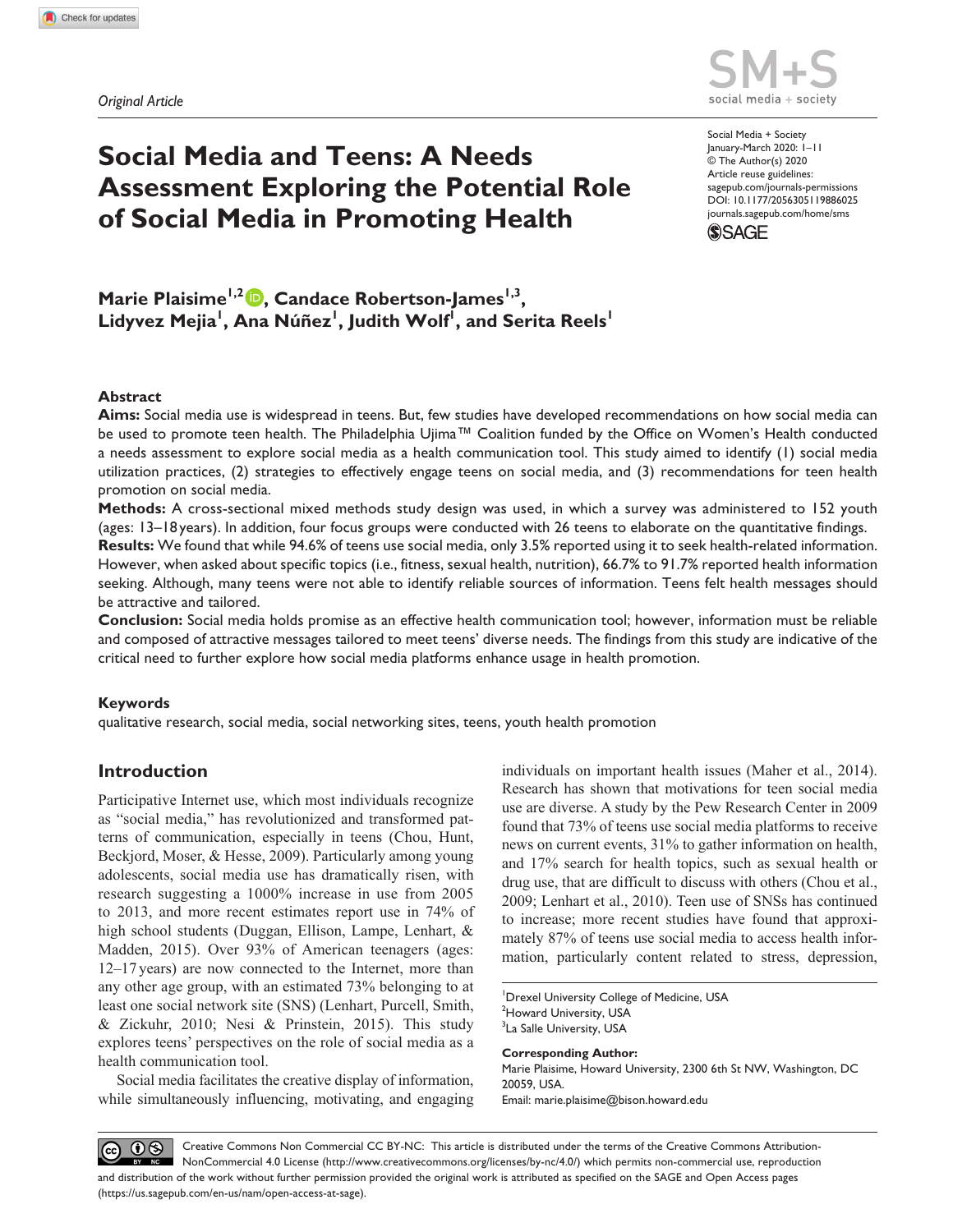fitness, and anxiety (Rideout, Fox, & Well Being Trust, 2018). Research also suggests that teens use social media for health-related information related to dieting, fitness, and body image (Carrotte, Vella, & Lim, 2015). Accordingly, SNSs have great potential for health promotion since teens are likely to engage in risky behaviors such as substance use and unprotected sex (Hightow-Weidman, Muessig, Bauermeister, Zhang, & LeGrand, 2015). Due to their remarkable efficiency in disseminating information to large groups, SNSs have the potential to be a powerful tool for public health practitioners; they provide a space for both education and virtual dialogue.

However, gaps remain in our understanding of social media as a health communication tool for teens (Keller, Labrique, Jain, Pekosz, & Levine, 2014). While social media sites have become popular platforms for social interactions and can be considered a novel setting for health promotion, it remains unclear how social media can be used to promote teen health (Loss, Lindacher, & Curbach, 2014). While the number of publications exploring the use of social networking sites in public health promotion steadily increases, many researchers have advocated for additional studies to explore the utility and effectiveness of various social media platforms in addressing health gaps (Capurro et al., 2014). Thus, supplementary studies surveying social media use in teen health promotion are necessary to provide optimal guidance to health practitioners seeking to use SNS to address health gaps.

On a global scale, social media offers opportunities for individuals to connect and share information. In the United Kingdom (UK), scholars are exploring how social media serves as a valuable tool for suicide prevention. In 2017, the Suicide by Children and Young People report found that in 26% of deaths in persons under the age of 20 years, the victims had used the Internet to search and post suicide-related content (Rodway et al., 2017). Researchers such as Sonia Livingstone at the London School of Economics and Political Science have examined the relationship between risk and adolescent health and its influence on social media use. In her work, Dr Livingstone highlights how people from different countries and cultural backgrounds have unique perceptions and conventions regarding social media use. Her work can be used to make potential interventions more effective by allowing researchers to better adapt their tactics to specific populations. In addition, while it is beyond the scope of this study, evidence suggests that culture contributes to social media preference, influencing risky behaviors. For example, children from high socioeconomic groups are more likely to meet individuals they originally connected with online, in person (Livingstone, Mascheroni, Dreier, Chaudron, & Lagae, 2015). Current literature also demonstrates that social media can be instrumental in sexual health promotion. In Australia, young people prefer to access health information through social media, given the assumed anonymity and privacy. Researchers are currently exploring the strengths and

challenges of using social media to discuss bullying, stigma, privacy, and sexual health (Evers, Albury, Byron, & Crawford, 2013; Shaw, Mitchell, Welch, & Williamson, 2015). Considering the domestic and global increase of social media use by teens, it is important to explore how SNSs can be effective tools for promotion of health education and for public health interventions.

Social media provides new opportunities for public health practitioners and other health advocates to engage, promote, and advocate for health issues such as mental health and substance use (Roman, 2014). For example, the Centers for Disease Control and Prevention (CDC) continues to integrate social media networking into their programming efforts, to promote health and wellness (CDC, 2012). Social media has also successfully been used to influence teen behaviors related to nutrition, physical health, HIV/AIDS, and reproductive health (Evans, Santoro, Murphy, & Schoenman, 2009). Effective social media campaigns can potentially engage teens to spread health promotion messages in a way that influences health knowledge, awareness, and attitudes. It is important to note that there are challenges concerning teens, health, and social media. In general, individuals favor the anonymous nature of social media to share sensitive information freely; however, social networking platforms, such as Facebook, do not guarantee anonymity (Naslund, Aschbrenner, Marsch, & Bartels, 2016). In addition, information shared by peers on SNSs is not always rigorous, scientific, or peer-reviewed. Consequently, it is difficult for teens to be sure of the validity of information found on SNSs. Sites like Facebook and Instagram may also have conflicts of interest because they generate their income from advertising revenue; incorrect or misleading information can be promoted by companies paying social networking sites to advertise posts. Therefore, given the complexity of health promotion and communication, it is important for this study to explore the advantages and challenges of using SNSs to engage teens and young adults.

#### *Gender Neutrality*

Various disciplines, ranging from psychology, sociology, marketing, and health communications, have examined the use of social media in health promotion. However, the role of gender remains a domain to be further explored. Social media use is not sex/gender neutral (Barker, 2009); evidence suggests that the topics that teens explore are sometimes influenced by societal gender norms. Therefore, underscoring the importance of using a gender lens is essential to explore potential differences in how social media may influence health knowledge, awareness, and attitudes in teen boys and girls (Núñez et al., 2015). Both adolescent girls and boys have unique perspectives and experiences, which must be taken into consideration for effective health promotion initiatives (Núñez, Robertson-James, Reels, Weingartner, & Bungy, 2012). Moreover, gender norms, roles, stereotypes,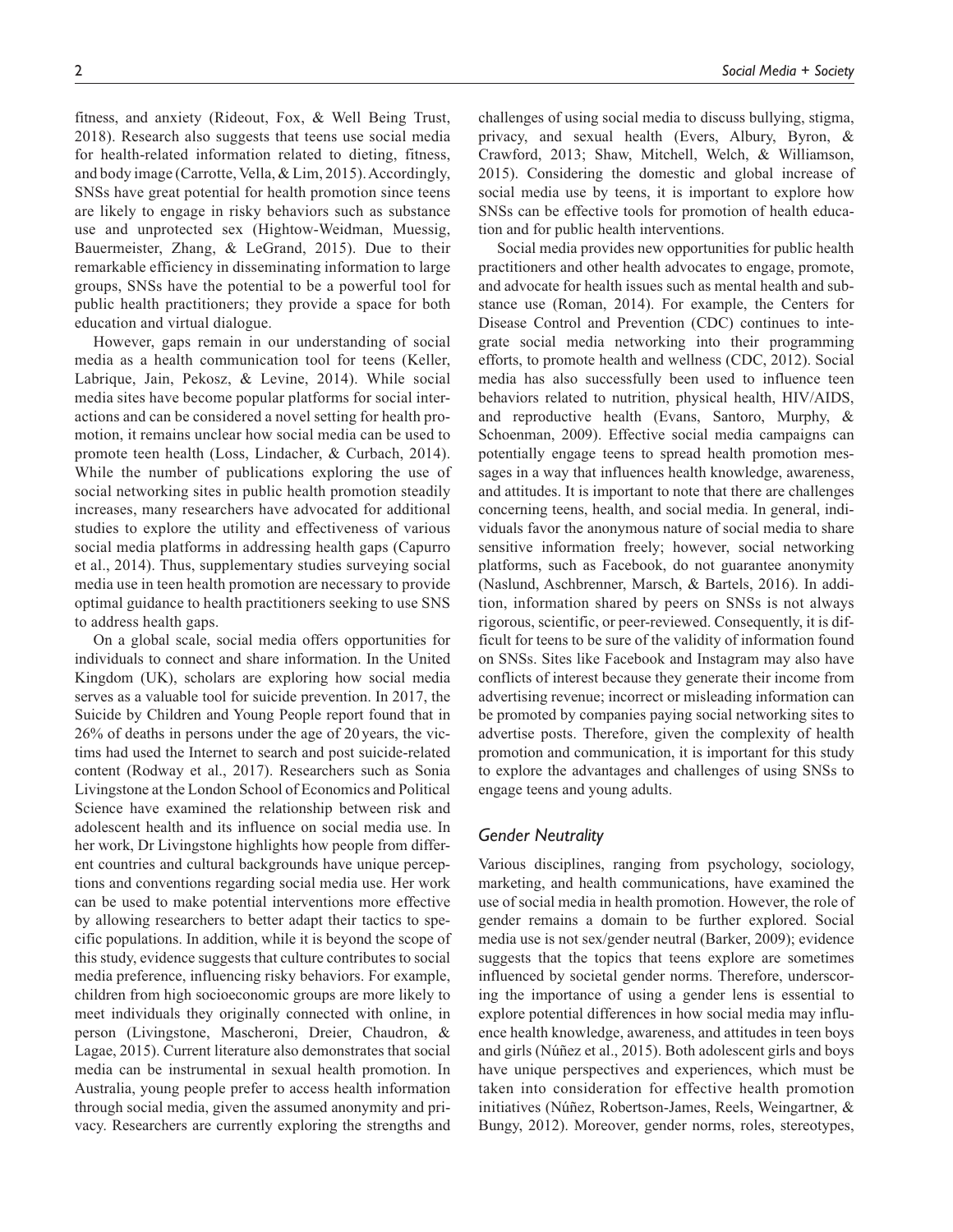and expectations influence adolescent health risks, beliefs, and behaviors. Thus, a gender lens is useful as we consider effective strategies for teen social media health promotion efforts.

The Philadelphia Ujima™ Coalition for a healthier community, funded by the Office on Women's Health and comprising over 20 faith-based, education, social service, and health and wellness organizations, integrates gender and health to promote sustained health behavior change (Núñez et al., 2015; Núñez et al., 2012). The Philadelphia Ujima program uses social media to reinforce health messages among teens. These efforts use social media strategically to promote teen health, increase knowledge and awareness, and address disparities.

Various social media modalities provide diverse constraints for health communication and information sharing (Kite, Foley, Grunseit, & Freeman, 2016). This study aimed to identify (1) social media utilization practices of teens, (2) strategies to engage teens on social media, particularly around health messaging, and (3) recommendations for teen health promotion using social media. Secondarily, we also explored sex/gender differences in social media practices and their implications for health promotion.

## **Methods**

We employed a mixed methods approach in two phases to assess teen social media utilization practices and to identify the most effective strategies to engage teens on social media. In Phase I, the Social Media Usability Survey was developed using evaluation research for the Philadelphia Ujima social media initiative. One of the program's goals is to use social media to encourage integrated gender health education and interventions. The survey consisted of 21 closed-ended questions that addressed the following areas: (1) demographics (race/ethnicity, sex, age, zip code), (2) utilization (type of social media use, average number of times social media is accessed on a daily basis), (3) frequency (number of friends and followers, relationship groupings, i.e., family members, friends, work colleagues), mode of device used (phone, computer, tablet), (4) information-seeking behaviors, (5) interests and activities (types of participation on social media sites), (6) exploration of health information, and (7) identification of reliable sources for health information.

The survey was self-administered in the spring of 2013 to a convenience sample of 152 teens. Students were enrolled in health education courses and signed consent to participate in the study. Specific classes were chosen by school administrators for participation in the survey, ages 13–18 years, in two Ujima partner schools (one catholic and one charter school) in Philadelphia, Pennsylvania. The charter school (grades 7–12) serves predominantly underserved African American students from Philadelphia. The catholic school includes a culturally diverse group of students from over 40

To identify and understand the role of social media in teen health promotion, thus in Phase II, we also conducted four sex-specific teen focus groups (two girls, two boys). This approach is consistent with research advocating for the integration of teen's voices in social media research (Subrahmanyam & Greenfield, 2008). Participants were recruited from the Ujima Social Media Summer Internship program and one Ujima partner school (Catholic school described above). The focus groups were conducted at Drexel University College of Medicine as well as the catholic school between July 2013 and February 2014. They were facilitated by project staff with expertise in facilitating focus groups and a trained master's level public health student.

An interview guide, created by project staff and informed by the literature and findings obtained from the quantitative study, was used with each focus group. Participants were asked to provide feedback regarding the following domains: (1) social media–related benefits and challenges, (2) use and purpose, (3) modalities, (4) health information seeking, and (5) how health can be promoted on social media. The sessions were audio recorded and transcribed verbatim by project staff.

The transcribed texts of each group served as the basis for the qualitative analysis. A content analysis was conducted to identify common themes. The question domains were used as a priori codes. Additional codes were added as relevant as part of the analysis process if the data revealed information that did not fit appropriately in the other codes. Three raters reviewed the transcripts. Each rater first read the transcripts several times to gain a sense of the data. The text was coded, and categories were developed. The raters interpreted the meaning of the codes collectively and formulated into categories and themes. Each rater reviewed and coded the transcripts independently and then discussed the codes collectively. Each code was defined and linked with example quotations and statements from the transcripts. Disagreements were resolved by the second investigator, and consensus was reached for both the codes and themes. The overall intercoder reliability for this study was 94.44%. The protocol was approved by the University Institutional Review Board.

## **Results**

### *Phase I*

In total, 152 youth (ages: 13–18 years) completed the survey. Our response rate was 98.67%. Participants selfidentified as girls (46%) and boys (46%)–7.2% not reported. As depicted in Table 1, the racial/ethnic characteristics of participants were 32% Caucasian, 36% African American, 17% Latino, 1% Asian, 7% biracial, and 2% individuals identified as "other."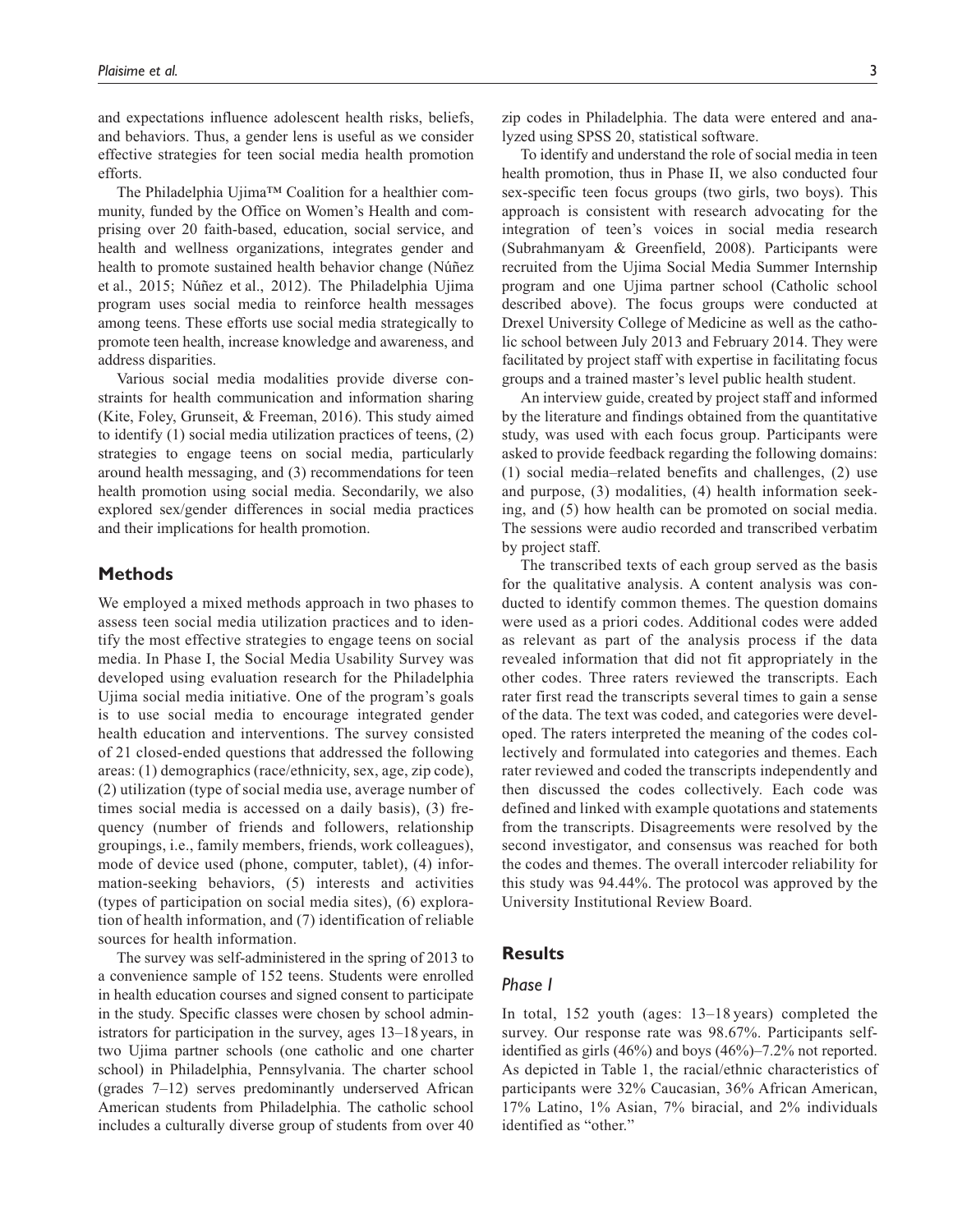Race/ethnicity Male, *N* (%) Female, *N* (%) Caucasian 32 (46.37) 14 (20.89) African American/Black 22 (31.88) 31 (46.26) Latino 9 (13.04) 13 (19.40) Asian 2 (2.89) 0 (0) Biracial 3 (4.34) 8 (1.19) Other 1 (1.45) 1 (1.49)

**Table 1.** Characteristics of Survey Participants.

*Frequency Use.* Our study found that 94.6% of teens utilize social media: Facebook (27.4%), Twitter (32.0%), and Instagram (53.8%). A third of participants (33.6%) reported using social media for connecting with family, and 61.6% reported they used social media to post pictures of friends and family. Comparatively, only a small percentage (3.5%) reported using social media to seek information on health from the list of reasons they use social media.

We assessed the frequency of social media utilization at the completion of the survey by distinguishing between high- and low-frequency users. We provided a Likert-type scale question, asking: "*How often do you use social media?*" and provided the following choices: *daily, few times per week, once per week, monthly, rarely, and never*. As Table 2 shows, participants were labeled as high-frequency users if they used social media a few times per week or more or low-frequency users if they used social media once per week or less. Our data (see Table 3) indicated a statistically significant sex difference between frequency of use for Facebook, Twitter, and Instagram (FbOften=*p*<.0001, TwittOften= $p < .0001$ , InstaOften= $p < .0001$ ).

Despite the relatively small number of students who said they turn to social media for health information (3.5%), when asked about specific health topics, students did report social media use. In fact, both high- and low-frequency users were likely to report using social media for health-related information. For example, 91.7% of high-frequency Facebook users reported researching health topics concerning fitness and sexual health on social media and 66.7% of high-frequency Twitter users reported utilizing social media to research health topics concerning sexual health. Moreover, 80.7% of low-frequency Facebook users reported viewing sites on health topics concerning fitness and nutrition indicating that both high- and low-frequency users turn to social media for health-related information.

*Reliable Information.* Participants were asked to identify reliable health information sources from a list provided. The list contained both reliable (CDC, WHO [World Health Organization], etc.) and unreliable (blogs, Facebook pages, magazines articles, etc.—not affiliated with reputable health-related organizations) sources. Reliable sites were defined as trustworthy sites advocated and endorsed by health professional

**Table 2.** High-Frequency Social Media Users by Sex.

| High-frequency use (%) |       |  |  |  |  |
|------------------------|-------|--|--|--|--|
| <b>Boys</b>            | Girls |  |  |  |  |
| 57.97                  | 44.7  |  |  |  |  |
| 41.42                  | 48.48 |  |  |  |  |
| 66.67                  | 70.77 |  |  |  |  |
|                        |       |  |  |  |  |

other public health organizations (Morahan-Martin, 2004). In our sample, 81.4% were unable to identify two reliable sources to obtain health information from the list provided. There were no observed differences between boys and girls.

## *Phase II*

We conducted focus groups with 14 girls and 12 boys to examine and contextualize how teens use social media for health promotion. Adolescent focus groups are effective in the elicitation of information on social media; they also help increase comfort and facilitate discussion (Burnette, Kwitowski, & Mazzeo, 2017; Hughes & DuMont, 1993). The racial and ethnic distribution of the groups is described in Table 4. The mean age of girls was 15.78years (range: 14–17) compared to 16.16years for the boys (range: 14–18). Table 5 demonstrates several pertinent themes emerged from the groups, including perceived benefits, challenges, and uses of social media as well as strategies and recommendations for teen health promotion on social media that included use of humor, attractive images, and advocacy messages. The results presented below primarily highlight perceived benefits and the role of social media in teen health promotion.

*Perceived Benefits.* Both boys and girls acknowledged the primary benefit of social media use as a tool to connect with friends and family. Girls discussed social media as an advantageous way to learn about school events and connect with others. They discussed how social media facilitates communication with others who are not in a close peer network. In comparison, boys were more likely to use social media for information seeking. For example, one participant described how social media often broadcasts information or news early "before it is in other sources." Male participants also discussed how social media expands one's ability to communicate: "you can talk with someone you wouldn't otherwise talk with on a regular basis." Health information seeking was not mentioned specifically as a benefit in any of the groups during this discussion.

*Health Promotion and Social Media.* Although they may not have initially recognized it, teens did turn to the Internet and social media for health information and shared opinions about ways social media could be better used to promote health. Most teens did not comment on the reliability of the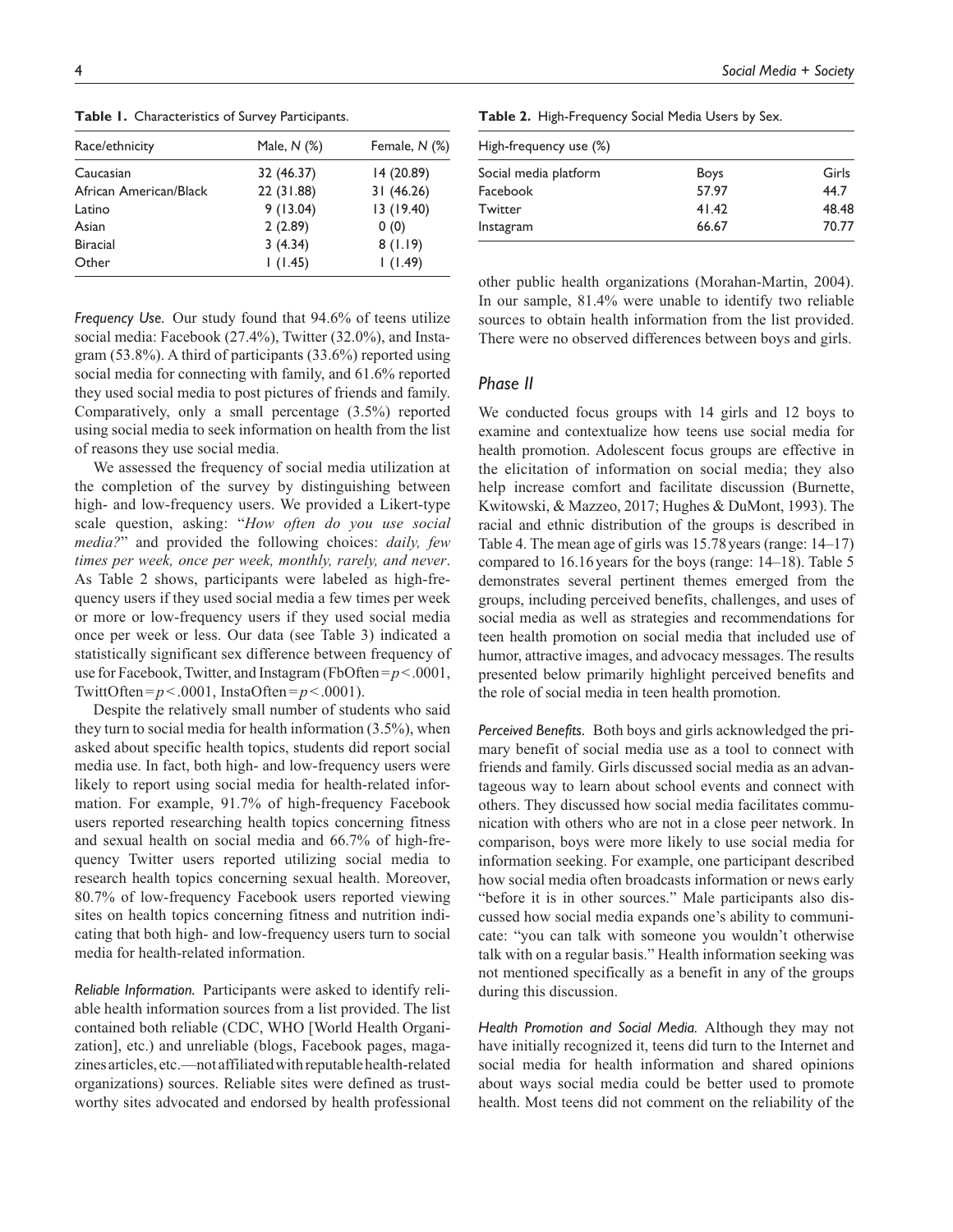#### **Table 3.** Social Media Frequency Use.

| Social Media Frequency Use |        |     |                           |                 |                                           |  |
|----------------------------|--------|-----|---------------------------|-----------------|-------------------------------------------|--|
|                            |        | df  | Significance (two tailed) | Mean difference | 95% confidence interval of the difference |  |
|                            |        |     |                           |                 | [Lower, upper]                            |  |
| How often check Facebook   | 12.368 | 145 | .000                      | 1.918           | [1.61, 2.22]                              |  |
| How often check Twitter    | 7.578  | 146 | .000                      | 1.381           | [1.02, 1.74]                              |  |
| How often check Instagram  | 12.629 | 144 | .000                      | 2.303           | [1.94, 2.66]                              |  |

df: degrees of freedom.

**Table 4.** Racial/Ethnic Characteristics of Group Participants.

| Race/ethnicity   | Girls (%) | Boys (%) |
|------------------|-----------|----------|
| African American | 57        | 33       |
| Caucasian        |           | 33       |
| Hispanic         |           | 17       |
| Asian            |           | 0        |
| <b>Biracial</b>  | 14        | 0        |
| Other            |           | 17       |

information directly but commented on various aspects of reliability in their discussions. One group of female participants stated that they trusted information based on whether it seems true or logical and if it can be found on multiple sites: "if it makes sense and [it] all adds up; I believe it's true." "If you see similar information on different sites like a website and then on Facebook and then hear it from someone, it's most likely true."

Both boys and girls discussed several methods that could be used to promote health on social media (i.e. Facebook, Twitter, Instagram YouTube, etc.). These included "posting pictures," "facts," "outcomes you can see," "establishing forums for anonymous communication," "sharing stories and resources" and "info graphics." One female participant stated, "Sharing posts of others can be motivating to encourage your own behavior change, for example in fitness." The teens also discussed social media as a great vehicle for, "increasing awareness," "getting the word out," "promoting advocacy," "rallying people together for a cause" and "it also connects people around issues and makes people want to do something and rally together, like go to marches and stuff." They also discussed the potential to disseminate health related information to their networks: "social media, it's a community that can spread information." Several boys shared how social media could potentially change norms and help teens deal with cycles of peer pressure. As one male participant stated, "a lot of teens don't do drugs, alcohol, smoke or have sex because they want to do it, most of the time or sometimes, but I believe it's because of peer

pressure... it's a whole cycle that keeps going." The teens discussed social media's potential to influence this cycle through building "comradery" and allowing teens to unite to advocate for something positive. They addressed social media's potential to appeal to 'social justice issues.'

Participants provided examples such as Treyvon Martin and the Boston Marathon. One female described, "it's a fast vehicle to spread information and awareness like with Treyvon Martin, like everyone heard of it and the details, that's how I find the news . . . it also connects people around issues and makes people want to do something and rally together, like go to marches and stuff."

While teens agree that social media could be a valuable tool for health promotion, they acknowledged several barriers that may minimize its effectiveness in disseminating health information and influencing teen attitudes, beliefs, and behaviors. For instance, the boys discussed that health educators should "watch the wording of messages (e.g. length, complexity) to make sure it is not worded like spam" as they would discount it as "unreliable." One boy suggested they should "share stories and resources, motivating and encouraging others so you know it's trustworthy." Another commented, "More directed efforts at teens are needed, I feel like teens feel forgotten, I control my own body." Other boys commented that better advertisements and messages targeted to urban environments are needed and recommended using infographics and visually appealing messages.

The girls also discussed what they do not like about many current teen health sites. One girl stated, "they're not showing anything to me, like they tell you what you should do, don't just put go eat healthy, give me something." Others stated, "put stuff that we can relate to" and "be specific - I tried this and this is what happened." The girls recommended using humor ("funny pictures, videos, etc.") or fun facts and providing opportunities for teens to learn from their peers. They agreed that teens would not read a lot of health information, so the messages need to be visually appealing (recommended using pictures and videos) and engage teens to actively share. They also felt that teens needed to be an active part of the process of sharing messages. As one girl stated,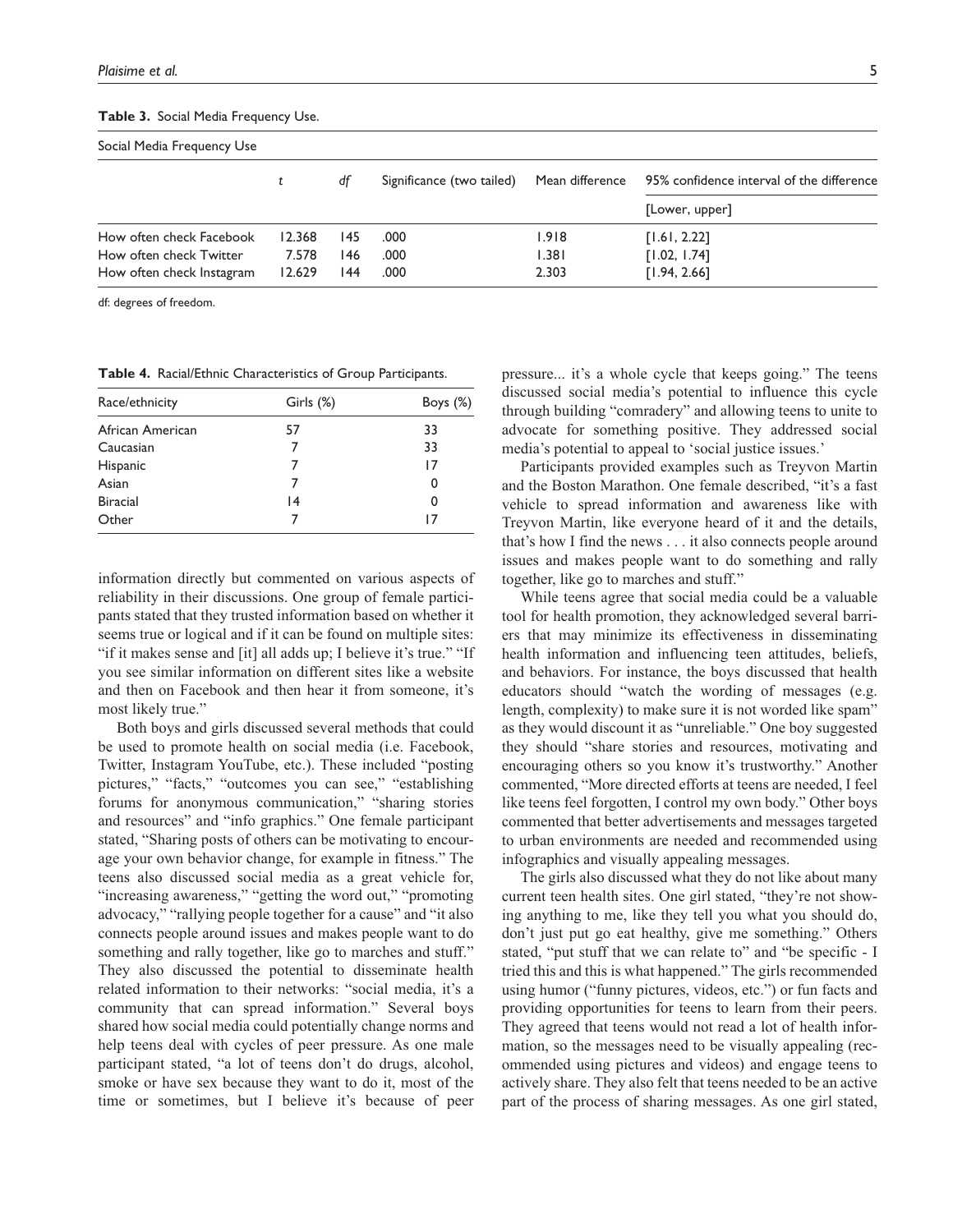| Theme                                      | Summary                                                                                                                                                 | Boys example                                                                                                                                                                                                                                                                                                                                                                                                                                                                                                                                                                                                     | Girls example                                                                                                                                                                                                                                                                                                                                                                                                                                                                                                                                                                                                                                                                                                                                                                                                                                                                                                                                                                                                                                            |
|--------------------------------------------|---------------------------------------------------------------------------------------------------------------------------------------------------------|------------------------------------------------------------------------------------------------------------------------------------------------------------------------------------------------------------------------------------------------------------------------------------------------------------------------------------------------------------------------------------------------------------------------------------------------------------------------------------------------------------------------------------------------------------------------------------------------------------------|----------------------------------------------------------------------------------------------------------------------------------------------------------------------------------------------------------------------------------------------------------------------------------------------------------------------------------------------------------------------------------------------------------------------------------------------------------------------------------------------------------------------------------------------------------------------------------------------------------------------------------------------------------------------------------------------------------------------------------------------------------------------------------------------------------------------------------------------------------------------------------------------------------------------------------------------------------------------------------------------------------------------------------------------------------|
| Perceived<br>benefits                      | Both boys and girls<br>acknowledged the benefits<br>of social media use and<br>discussed connections<br>with friends and family as<br>a primary benefit | "social media is effective in spreading<br>awareness because it's a community that can<br>spread information"<br>"[it's successful] because you can encourage<br>each other."                                                                                                                                                                                                                                                                                                                                                                                                                                    | "Keep up with what's going on in school and<br>friends."<br>"Most teens use social media to keep up it<br>their friends, it's just a habit, [because] the<br>purpose of it is to connect with friends"                                                                                                                                                                                                                                                                                                                                                                                                                                                                                                                                                                                                                                                                                                                                                                                                                                                   |
| Perceived<br>challenges                    | Boys and girls described<br>several challenges such as<br>cyberbullying                                                                                 | "It promotes insecurity, lower self-esteem<br>like a girl posts a picture on Instagram<br>And a bunch of guys leave negative<br>comments."                                                                                                                                                                                                                                                                                                                                                                                                                                                                       | "[Cyberbullying] occurs more on social media<br>these days, [more] than it occurs in person.<br>There are [like] new bullies. [Fights] start on<br>social media - [someone writes something]<br>on Instagram or whatever, and then it's a<br>problem in the [whole] school because of<br>what [one] person wrote."                                                                                                                                                                                                                                                                                                                                                                                                                                                                                                                                                                                                                                                                                                                                       |
| Perceived<br>use                           | Boys and girls use social<br>media for connecting with<br>friends, self-expression,<br>comedy, and laughter                                             | "Social media is a part of your life. You can<br>go on twitter and talk to people. Social media<br>is something that you think you have to do."<br>"We [use social media] because we can see<br>stuff that people are sharing and you can talk<br>and see people. You can see the changes that<br>happened throughout the year."<br>"Some people use as comedy but for other,<br>[it's] like [a] business. But for me, I just use it<br>for like work purposes and mainly to just stay<br>connected [ with people] that I can't connect<br>with over the phone"                                                  | "It's definitely a really fast vehicle to spread<br>[the] word. Like the Trayvon Martin case,<br>like you knew everything [because] it basically<br>spread around the world. Like everyone heard<br>of it knew most of the details or at least some<br>details and wanted to do something about<br>it. So I think that it's definitely a really good<br>module for spreading awareness and you<br>know, getting the word out."<br>"Some of the times they use it just for fun-<br>or like promotional, or maybe if they don't<br>know some type of information, they [use]<br>social media to read."                                                                                                                                                                                                                                                                                                                                                                                                                                                     |
| Health<br>promotion<br>and social<br>media | Boys and girls use<br>social media for health<br>information and discussed<br>several ways social media<br>could be better used to<br>promote health.   | "you can use social media [to improve<br>health] if you give people something to<br>follow, [and] show motivation"<br>"The best way to promote [health is to]<br>give people places to go to get help like<br>say you really [need to] talk to someone<br>about alcohol [but] people don't really know<br>where to get help I don't want to talk to my<br>parents about this"<br>"Almost every organization has a twitter<br>page now they put like fast [information]<br>Or like, they got the commercials about<br>drunk drivers I think if they do that with<br>other issues too, then people will [listen]." | "[I don't think current social media sites<br>are helpful] I know for me, I'm trying to eat<br>healthy and obesity is a big topic now. We talk<br>about it a lot, [but] it's also a mental thing;<br>your surroundings, your stress level. Someone<br>can't just [lose it], it's not just weight, it could<br>be a medical problem. [And] I feel like there's<br>not much being done about it. I think that<br>there should be more places for kids to use"<br>"If they really wanna put the websites, put<br>stuff that we can relate to. Not just "if you<br>do this, [then you'll be] more like this." [We]<br>need, "I tried this, and this is what happened,"<br>be specific and maybe we would understand<br>more. I think girls wouldn't be so insecure."<br>"When you see someone on Instagram [and]<br>you know they look good because of how they<br>[look] and how they exercise. [you see] the<br>way they carry themselves and the way they<br>eat and-that's a motivation to change health<br>too so that people can think better of you." |

**Table 5.** Themes Described by Participants.

"They will read, and share information forwarded from their friends and networks."

## **Discussion**

The goal of this study was to assess teen social media utilization practices and explore the role of social media as a health promotion tool. Utilizing a gender-focused approach, we also identified potential sex/gender differences in social media utilization practices of teens, strategies to effectively engage teens on social media, and recommendations for teen health promotion on social media. As social media use increases, it continues to provide valuable potential and promise to better promote health in teens. However, there are important challenges that must be considered and appropriately addressed to maximize its utility as a health promotion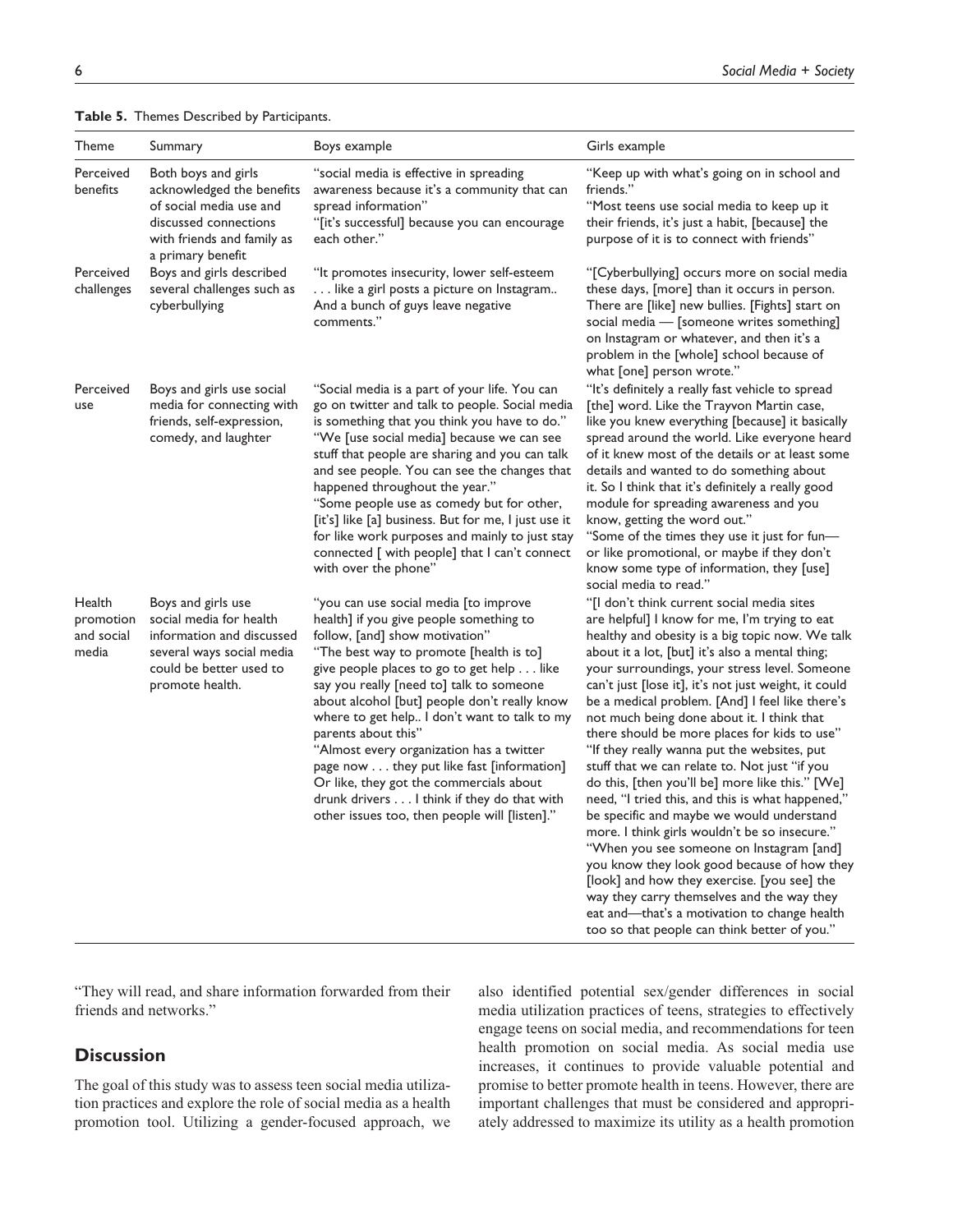tool. Almost 95% of our sample reported using social media, although seeking health information was cited by only 3.5% of teens. One important challenge will be addressing perceptions of social media as solely a communication tool for family and friends. Whether they recognize it or not, however, teens do turn to social media for health information. Our study found that while not a core function, both high- and low-frequency users turn to social media for specific healthrelated information, most often nutrition, fitness, and sexual health. This underscores the potential for social media as a health promotion tool for teens at least in these areas. Our findings are consistent with Lenhart et al. (2010), which reported an estimated 30% of teens use social media to learn about health topics such as dieting, nutrition, and fitness. Research also demonstrates that 68.4% of teens use social media for sexual education (González-Ortega, Vicario-Molina, Martínez, & Orgaz, 2015).

The potential for social media use as a health communication tool was implied as teens discussed their communication with others beyond their traditional social networks, opportunities for self-expression, and general information seeking behaviors. The students in our study shared their perspectives of social media as a tool for connection. Although this was most often with friends, there was also discussion of connecting to and mobilizing around issues and causes through social media efforts. This suggests that health messages targeting teens may need to directly highlight how they connect to broader teen or social justice issues to better engage them. Thus, messages that connect health issues with the related social determinants of health and health-related inequalities may appeal more to certain groups of teens. For example, from a public health perspective, sexual risk and obesity can be framed as social justice issues (Maïano & Aimé, 2017; Puhl & Heuer, 2010). Further research is needed to determine how best to frame various health topics in the context of social justice issues that will be attractive to teens as well as to understand the types of social justice issues that are more likely to mobilize and engage diverse groups of teens.

Even though information seeking was not high on the list of reasons teens go to social media, both boys and girls stated they were likely to turn to social media for information on nutrition, fitness, and health issues that are "harder to discuss" like sexual health. Also supporting our findings, previous researchers have found that social media networks can serve as a plausible source for health promotion concerning sexual health and information-seeking practices (Byron, Albury, & Evers, 2013; Lim, Vella, Sacks-Davis, & Hellard, 2014). Topics that are drug or sex related appear to be popular on social media platforms; teens express increased comfort when discussing these issues online, in comparison to non-virtual (in person) communication (Lenhart et al., 2010). Other research has similarly found teens to be more receptive to online platforms for sexual health information (Hightow-Weidman, Muessig, Pike, et al., 2015). Further research should explore specific messaging for these topics that can not only enhance the utility of content posted on social media but also serve as a gateway for introduction of other important health topics.

Our findings also suggest the need for health messages to be attractive to teen audiences to capture their attention. Posts with too much information were ignored and noted as "spam." The teens appreciated personal stories that were "motivational" and messages that were not specifically directive ("don't just tell me to eat healthy"). They appreciated the use of teen-targeted, visually appealing, humorous, and entertaining health messages, stories, and images they felt they could relate to. Thus, recognizing that teens are not a homogeneous group, tailoring messages to specific teen groups may be more effective than generic teen-focused health messaging. Moreover, teens have the potential to share health information throughout their peer networks (Gray, Klein, Noyce, Sesselberg, & Cantrill, 2005; O'Keeffe & Clarke-Pearson, 2011). But, they must be actively engaged in creating and spreading messages. "Social networking patterns" are closely correlated to "peer-to-peer" contact, illustrating that teens are more receptive to receiving information (resources) from a member of their "social circle" rather than acquaintances or someone "outside" of that circle (Van Cleemput, 2010). This can strategically be used to engage and disseminate health messages to diverse groups of teens with shared values and experiences.

Our findings demonstrate a need to identify opportunities to teach about reliable sources of information and health advocacy on social media. It is important to ensure that health-related information shared on social media modalities is accurate because research has shown that approximately 90% of teens report trusting medical information from social media outlets (Price Water House Coopers, 2015). Most participants could not identify two reliable sources of health information from the list provided. Moreover, qualitatively students used metrics to determine reliability that are not necessarily good predictors of reliability such as hearing information from multiple sources or if it is linked to a personal story. While, there is a lot of valid information disseminated through social media, there is also a wealth of medically and scientifically inaccurate information available as well (Syed-Abdul et al., 2013). These indicators of "reliability" are potentially concerning as there are many health-related myths that could be reinforced through multiple sources (social media sites, radio personality, friend), and there are many personal stories disseminated through social media that are either inaccurate or medically irrelevant (Fernández-Luque & Bau, 2015). Previous research suggests further investigating teens' competencies in deciphering the validity of health research (Jones & Biddlecom, 2011). Participants in the study appeared to relate more to stories, explaining why social media platforms are more likely to use engaging stories. They did not appear to be as interested in the research and statistics from other perceived reliable sites. Further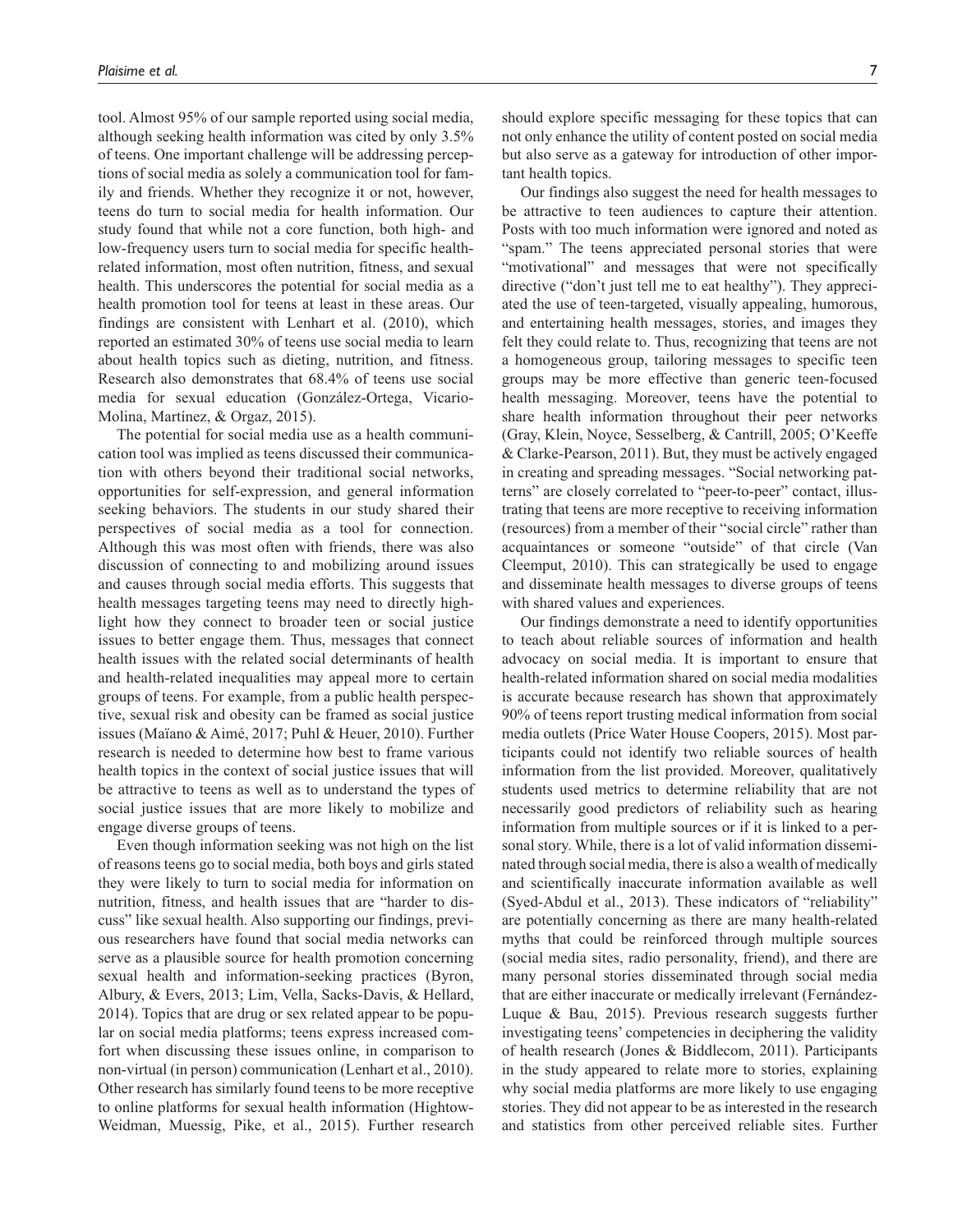investigation on this can bridge the gap to ensure the validity of the information disseminated, while engaging teens through stories that capture their attention. Teenage perception of health-related content is correlated with online environments (Fergie, Hunt, & Hilton, 2013). Consequently, exposure to health information through online platforms may inform beliefs, attitudes, and knowledge related to various health issues. In addition, as teens are most likely to turn to social media for hard-to-discuss topics, misinformation can prove detrimental to their ability to make healthy informed decisions in their best interest.

While there were many similarities between the girls and boys, differences emerged in the surveys and group discussions. For instance, boys and girls reported different rates of use for the various social media modalities. Boys' information seeking on social media was much broader compared to girls. This suggests there may be differences in the strategies used to engage teen boys and girls on social media (Spencer, Rehman, & Kirk, 2015). For example, messages or platforms for girls that provide opportunities for self-expression and sharing in a safe space may be particularly effective for them. Boys discussed how teens feel pressured to engage in specific risk behaviors and how social media has the potential to create new social norms that promote positive messages and health behaviors. Effective messages for boys may capitalize on this positive peer pressure norm setting. Other research has highlighted differences in boys' and girls' motivation for health practices and behaviors as well as their receptivity to prevention messages (Núñez et al., 2015). Thus, it is important to consider gender norms, roles, and expectations in crafting effective health messages for teens.

It is imperative that health promotion practitioners adapt to the changing landscape of social media and new media cultures (Mowlabocus, Harbottle, Tooke, Haslop, & Dasgupta, 2015). Social media can be used to disseminate public health information to teens, more quickly and directly than at any time in history (Ralph, Berglas, Schwartz, & Brindis, 2011). It provides health educators with unique opportunities to bridge the communication gap between teens and health professionals and practitioners. Due to the flexibility and versatility of social media, health practitioners and researchers alike can tailor messages to meet the diverse needs of teenagers within their communities. However, effective teen health promotion initiatives using social media must utilize diverse communication strategies that integrate best practices for expanding reach and fostering engagement (Thackeray, Neiger, Smith, & Van Wagenen, 2012). Important skills, such as identifying reliable information, need to be included in promotion efforts, and messages need to be tailored and visually attractive. Continued efforts to identify the utilization practices and perceptions of teen social media users may better integrate this information into more meaningful teen health promotion efforts (Atkinson, Saperstein, & Pleis, 2009).

## **Limitations**

A convenience sample was used for this study, and results may be vulnerable to selection bias. As such, study findings may not be representative of the perspectives and experiences of all teens. Social media use and perspectives are dynamic and may vary geographically. This may also limit the generalizability of results. However, the participant demographics are discussed, and the results are consistent with other reported literature. This study provides important feedback from teens to be considered in teen-focused social media–based health promotion efforts. While the quantitative assessment only included a gender (male/female) delineation, teens in the qualitative assessment were able to discuss their perspectives on the gendering of health messages for social media without constraints. Additional research is needed to further delineate the concepts and findings discussed herein as well as any ethical concerns that may arise (Clar et al., 2014).

## **Conclusion**

Social media holds promise as an effective health communication tool; however, information must be reliable and composed of attractive messages tailored to meet teens' diverse needs. As our study has shown, social media provides a new dimension health care and proposes additional evaluation to better assess the extent to which social media can be used to improve health communication (Moorhead et al., 2013). Social media's dynamic ability to engage and maintain large audiences helps create an incredible potential to increase knowledge and awareness and promote health behavior change related to fitness and physical activity in teens (Vandelanotte et al., 2014). However, studies evaluating the impact of health programs including social media–based programs on teen knowledge, attitudes, and behaviors are lacking (Guse et al., 2012). Therefore, given the lack of information, the findings from this study are indicative of the critical need to further explore how social media platforms can be used to promote health.

#### **Authors Note**

Serita Reels is also affiliated with La Salle University, USA.

#### **Acknowledgements**

We also want to thank the respondents who contributed their time completing surveys and participating in interviews. Finally, we would like to thank the study team that assisted with the Office of Women's Health administrative duties and survey data collection.

#### **Declaration of Conflicting Interests**

The author(s) declared no potential conflicts of interest with respect to the research, authorship, and/or publication of this article.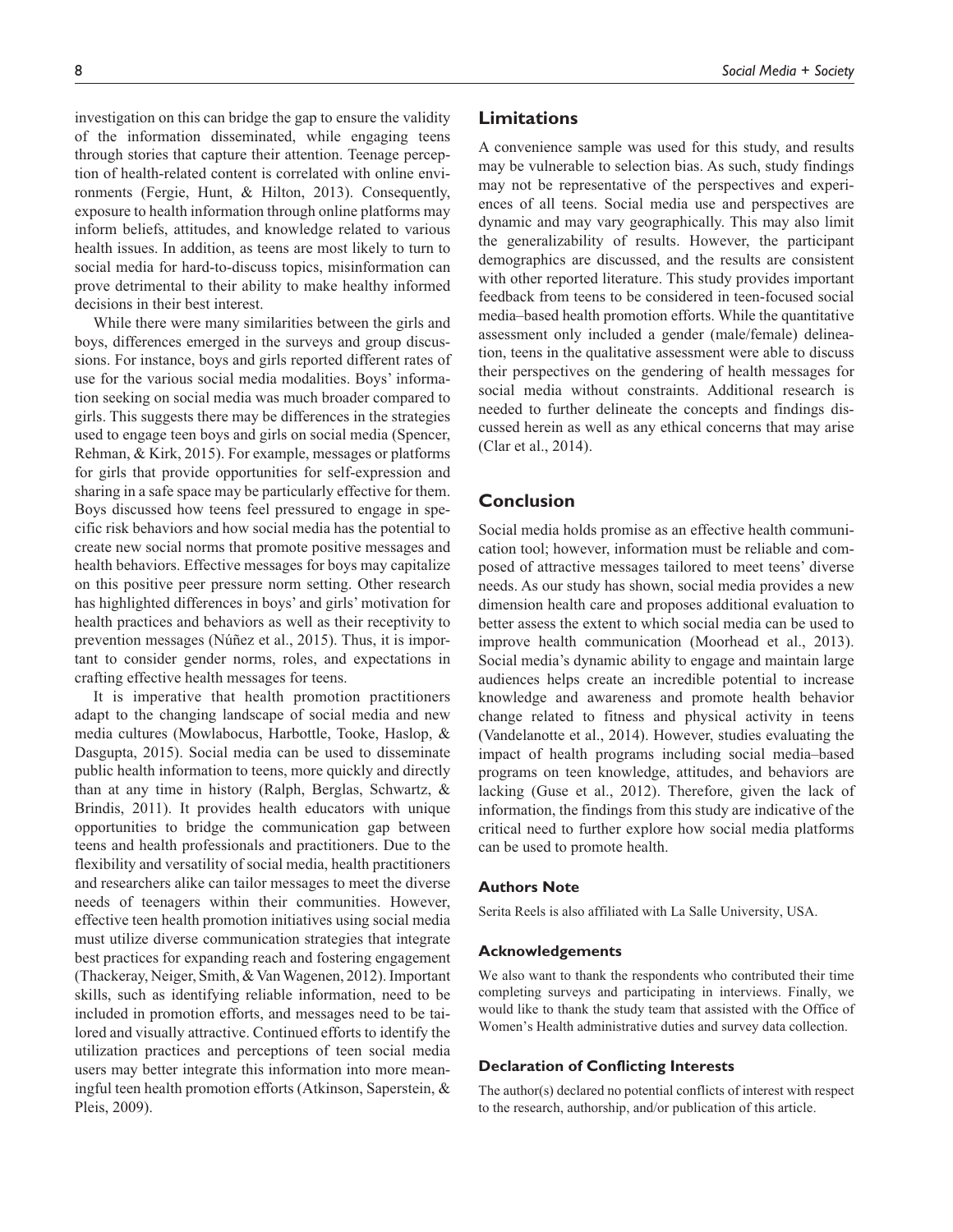#### **Funding**

The author(s) disclosed receipt of the following financial support for the research, authorship, and/or publication of this article: This work was supported by the Office on Women's Health, US Department of Health and Human Services under Grant No. CCEWH101015-01-00 and CCEWH151028-01-00.

#### **ORCID iD**

Marie Plaisime **D** <https://orcid.org/0000-0002-7284-5403>

#### **References**

- Atkinson, N., Saperstein, S., & Pleis, J. (2009). Using the Internet for health-related activities: Findings from a national probability sample. *Journal of Medical Internet Research*, *11*(1), e5.
- Barker, V. (2009). Older adolescents' motivations for social network site use: The influence of gender, group identity, and collective self-esteem. *Cyber Psychology & Behavior*, *12*, 209-213.
- Burnette, C. B., Kwitowski, M. A., & Mazzeo, S. E. (2017). "I don't need people to tell me I'm pretty on social media": A qualitative study of social media and body image in early adolescent girls. *Body Image*, *23*, 114-125.
- Byron, P., Albury, K., & Evers, C. (2013). "It would be weird to have that on Facebook": Young people's use of social media and the risk of sharing sexual health information. *Reproductive Health Matters*, *21*(41), 35-44.
- Capurro, D., Cole, K., Echavarría, M. I., Joe, J., Neogi, T., & Turner, A. M. (2014). The use of social networking sites for public health practice and research: A systematic review. *Journal of Medical Internet Research*, *16*(3), e79.
- Carrotte, E. R., Vella, A. M., & Lim, M. S. (2015). Predictors of "liking" three types of health and fitness-related content on social media: A cross-sectional study. *Journal of Medical Internet Research*, *17*(8), e205. doi:10.2196/jmir.4803
- Centers for Disease Control and Prevention. (2012, February). *CDC eHealth metrics dashboard*. Author. Retrieved from <http://www.cdc.gov/metrics/socialmedia/index.html>
- Chou, W. S., Hunt, Y. M., Beckjord, E. B., Moser, R. P., & Hesse, B. W. (2009). Social media use in the United States: Implications for health communication. *Journal of Medical Internet Research*, *11*(4), e48. doi:10.2196/jmir.1249
- Clar, C., Dyakova, M., Curtis, K., Dawson, C., Donnelly, P., Knifton, L., & Clarke, A. (2014). Just telling and selling: Current limitations in the use of digital media in public health. *Public Health*, *128*, 1066-1075.
- Duggan, M., Ellison, N. B., Lampe, C., Lenhart, A., & Madden, M. (2015, January). *Social media update 2014*. Pew Research Center. Retrieved from [http://www.pewinternet.](http://www.pewinternet.org/2015/01/09/social-media-update-2014/) [org/2015/01/09/social-media-update-2014/](http://www.pewinternet.org/2015/01/09/social-media-update-2014/)
- Evans, W., Santoro, K., Murphy, B., & Schoenman, J. (2009, March). *Recommended adolescent health care utilization: How social marketing can help* (NIHCM foundation issue brief). Retrieved from [https://www.nihcm.org/pdf/NIHCM-](https://www.nihcm.org/pdf/NIHCM-SocialMarketing-FINAL.pdf)[SocialMarketing-FINAL.pdf](https://www.nihcm.org/pdf/NIHCM-SocialMarketing-FINAL.pdf)
- Evers, C. W., Albury, K., Byron, P., & Crawford, K. (2013). Young people, social media, social network sites and sexual health communication in Australia: "This is funny, you should watch it". *International Journal of Communication*, *7*, 1-18.
- Fergie, G., Hunt, K., & Hilton, S. (2013). What young people want from health-related online resources: A focus group study. *Journal of Youth Studies*, *16*, 579-596.
- Fernández-Luque, L., & Bau, T. (2015). Health and social media: Perfect storm of information. *Healthcare Informatics Research*, *21*(2), 67-73.
- González-Ortega, E., Vicario-Molina, I., Martínez, J. L., & Orgaz, B. (2015). The Internet as a source of sexual information in a sample of Spanish adolescents: Associations with sexual behavior. *Sexuality Research and Social Policy*, *12*, 290-300.
- Gray, N. J., Klein, J. D., Noyce, P. R., Sesselberg, T. S., & Cantrill, J. A. (2005). Health information-seeking behaviour in adolescence: The place of the Internet. *Social Science & Medicine*, *60*, 1467-1478. doi:10.1016/j.socscimed.2004.08.010
- Guse, K., Levine, D., Martins, S., Lira, A., Gaarde, J., Westmorland, W., & Gilliam, M. (2012). Interventions using new digital media to improve adolescent sexual health: A systematic review. *Journal of Adolescent Health*, *51*, 535-543. doi:10.1016/j.jadohealth.2012.03.014
- Hightow-Weidman, L. B., Muessig, K. E., Bauermeister, J., Zhang, C., & LeGrand, S. (2015). Youth, technology, and HIV: Recent advances and future directions. *Current HIV/AIDS Reports*, *12*, 500-515.
- Hightow-Weidman, L. B., Muessig, K. E., Pike, E. C., LeGrand, S., Baltierra, N., Rucker, A. J., & Wilson, P. (2015). HealthMpowerment.org building community through a mobile optimized, online health promotion intervention. *Health Education & Behavior*, *42*, 493-499.
- Hughes, D., & DuMont, K. (1993). Using focus groups to facilitate culturally anchored research. *American Journal of Community Psychology*, *21*, 775-806. doi:10.1007/BF00942247
- Jones, R. K., & Biddlecom, A. E. (2011). Is the Internet filling the sexual health information gap for teens? An exploratory study. *Journal of Health Communication*, *16*, 112-123.
- Keller, B., Labrique, A., Jain, K. M., Pekosz, A., & Levine, O. (2014). Mind the gap: Social media engagement by public health researchers. *Journal of Medical Internet Research*, *16*(1), e8.
- Kite, J., Foley, B. C., Grunseit, A. C., & Freeman, B. (2016). Please like me: Facebook and public health communication. *PLoS ONE*, *11*(9), e0162765.
- Lenhart, A., Purcell, K., Smith, A., & Zickuhr, K. (2010). *Social media & mobile Internet use among teens and young adults* (Millennials). Washington, DC: Pew Internet & American Life Project.
- Lim, M., Vella, A., Sacks-Davis, R., & Hellard, M. (2014). Young people's comfort receiving sexual health information via social media and other sources. *International Journal of STD & AIDS*, *25*, 1003-1008.
- Livingstone, S., Mascheroni, G., Dreier, M., Chaudron, S., & Lagae, K. (2015). *How parents of young children manage digital devices at home: The role of income, education and parental style*. London, England: EU Kids Online, LSE.
- Loss, J., Lindacher, V., & Curbach, J. (2014). Online social networking sites—A novel setting for health promotion? *Health & Place*, *26*, 161-170.
- Maher, C. A., Lewis, L. K., Ferrar, K., Marshall, S., De Bourdeaudhuij, I., & Vandelanotte, C. (2014). Are health behavior change interventions that use online social networks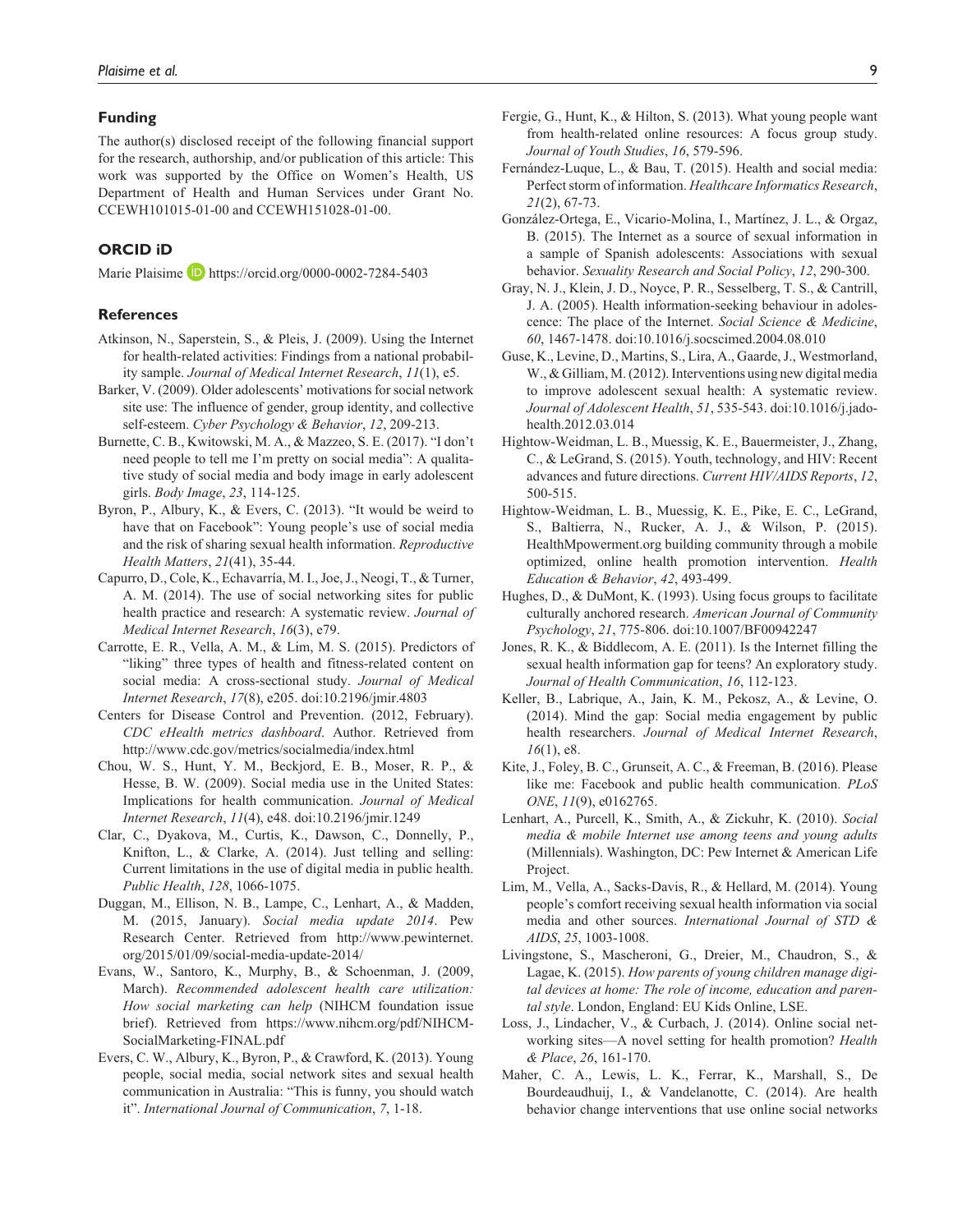effective? A systematic review. *Journal of Medical Internet Research*, *16*(2), e40.

- Maïano, C., & Aimé, A. (2017). Weight-based stigmatization: A special issue on determinants, mediating mechanisms, and intervention programs. *Revue Européenne de Psychologie Appliquée/European Review of Applied Psychology*, *67*, 113- 170 doi:10.1016/j.erap.2017.03.001.
- Moorhead, S. A., Hazlett, D. E., Harrison, L., Carroll, J. K., Irwin, A., & Hoving, C. (2013). A new dimension of health care: Systematic review of the uses, benefits, and limitations of social media for health communication. *Journal of Medical Internet Research*, *15*, e85.
- Morahan-Martin, J. M. (2004). How Internet users find, evaluate, and use online health information: A cross-cultural review. *Cyberpsychology & Behavior*, *7*, 497-510.
- Mowlabocus, S., Harbottle, J., Tooke, B., Haslop, C., & Dasgupta, R. K. (2015). 'Because even the placement of a comma might be important': Expertise, filtered embodiment and social capital in online sexual health promotion. *Convergence: The International Journal of Research into New Media Technologies*, *21*, 375-387.
- Naslund, J. A., Aschbrenner, K. A., Marsch, L. A., & Bartels, S. J. (2016). The future of mental health care: Peer-to-peer support and social media. *Epidemiology and Psychiatric Sciences*, *25*, 113-122.
- Nesi, J., & Prinstein, M. J. (2015). Using social media for social comparison and feedback-seeking: Gender and popularity moderate associations with depressive symptoms. *Journal of Abnormal Child Psychology*, *43*, 1427-1438.
- Núñez, A. E., Robertson-James, C., Reels, S., Jeter, J., Rivera, H., & Yusuf, Z. (2015). Exploring the role of gender norms in nutrition and sexual health promotion in a piloted schoolbased intervention: The Philadelphia Ujima™ experience. *Evaluation and Program Planning*, *51*, 70-77.
- Núñez, A. E., Robertson-James, C., Reels, S., Weingartner, R. M., & Bungy, B. L. (2012). Conducting a needs assessment for women and girls using a gender analysis framework: The Philadelphia Ujima coalition for a healthier community experience. *Women's Health Issues*, *22*, e527-e534.
- O'Keeffe, G. S., & Clarke-Pearson, K. (2011). The impact of social media on children, adolescents, and families. *Pediatrics*, *127*, 800-804. doi:10.1542/peds.2011-0054
- Price Water House Coopers (PwC). (2015). *Social media "likes" healthcare: From marketing to social business*. Retrieved from [www.pwc.com/us/en/industries/health-industries/library/](www.pwc.com/us/en/industries/health-industries/library/health-care-social-media.html) [health-care-social-media.html](www.pwc.com/us/en/industries/health-industries/library/health-care-social-media.html)
- Puhl, R. M., & Heuer, C. A. (2010). Obesity stigma: Important considerations for public health. *American Journal of Public Health*, *100*, 1019-1028.
- Ralph, L. J., Berglas, N. F., Schwartz, S. L., & Brindis, C. D. (2011). Finding teens in their space: Using social networking sites to connect youth to sexual health services. *Sexuality Research and Social Policy*, *8*(1), 38-49. doi:10.1007/s13178- 011-0043-4
- Rideout, V., Fox, S., & Well Being Trust. (2018). Digital health practices, social media use, and mental well-being among teens and young adults in the U.S. *Articles, Abstracts, and Reports*, *1093*. Retrieved from [https://digitalcommons.psjhealth.org/](https://digitalcommons.psjhealth.org/publications/1093) [publications/1093](https://digitalcommons.psjhealth.org/publications/1093)
- Rodway, C., Appleby, L., Kapur, N., Shaw, J., Turnbull, P., Ibrahim, S., . . . Raphael, J. (2017). *Suicide By Children and Young People*. University of Manchester.
- Roman, L. A. (2014). Using social media to enhance career development opportunities for health promotion professionals. *Health Promotion Practice*, *15*, 471-475.
- Shaw, J. M., Mitchell, C. A., Welch, A. J., & Williamson, M. J. (2015). Social media used as a health intervention in adolescent health: A systematic review of the literature. *Digital Health*. Advance online publication. doi:10.1177/2055207 615588395
- Spencer, R. A., Rehman, L., & Kirk, S. F. (2015). Understanding gender norms, nutrition, and physical activity in adolescent girls: A scoping review. *International Journal of Behavioral Nutrition and Physical Activity*, *12*(1), Article 6.
- Subrahmanyam, K., & Greenfield, P. (2008). Online communication and adolescent relationships. *The Future of Children*, *18*, 119-146.
- Syed-Abdul, S., Fernandez-Luque, L., Jian, W. S., Li, Y. C., Crain, S., Hsu, M. H., . . . Liou, D. M. (2013). Misleading healthrelated information promoted through video-based social media: Anorexia on YouTube. *Journal of Medical Internet Research*, *15*(2), e30.
- Thackeray, R., Neiger, B. L., Smith, A. K., & Van Wagenen, S. B. (2012). Adoption and use of social media among public health departments. *BMC Public Health*, *12*(1), Article 242. doi:10.1186/1471-2458-12-242
- Van Cleemput, K. (2010). "I'll see you on IM, text, or call you": A social network approach of adolescents' use of communication media. *Bulletin of Science, Technology & Society*, *30*(2), 75-85.
- Vandelanotte, C., Kirwan, M., Rebar, A., Alley, S., Short, C., Fallon, L., . . . Duncan, M. J. (2014). Examining the use of evidence-based and social media supported tools in freely accessible physical activity intervention websites. *International Journal of Behavioral Nutrition and Physical Activity*, *11*(1), Article 105.

#### **Author biographies**

Marie Plaisime**,** MPH, is a PhD student at Howard University. Her research interests include health disparities, racism and health, and provider bias. Her work examines the complex interactions between providers and patients, by measuring and analyzing interactions between patients, clinicians, and medical teams.

Candace Robertson-James**,** DrPH, MPH, is an assistant professor and the director of the Master of Public Health Program at La Salle University. Her research interests include dating and intimate partner violence; community-based participatory research, sexual and relationship violence prevention in faith communities, race-based health disparities, gender norms and health practices, women's health, and the role of intersectionality (racism and sexism) in the subjective social status and overall health status of black women.

Lidyvez Mejia**,** MPH, is the Director of Community Health, Wellness and strategic partnerships at Drexel University, College of Nursing and Health Professions. Her research interests include public health, trauma, and social justice.